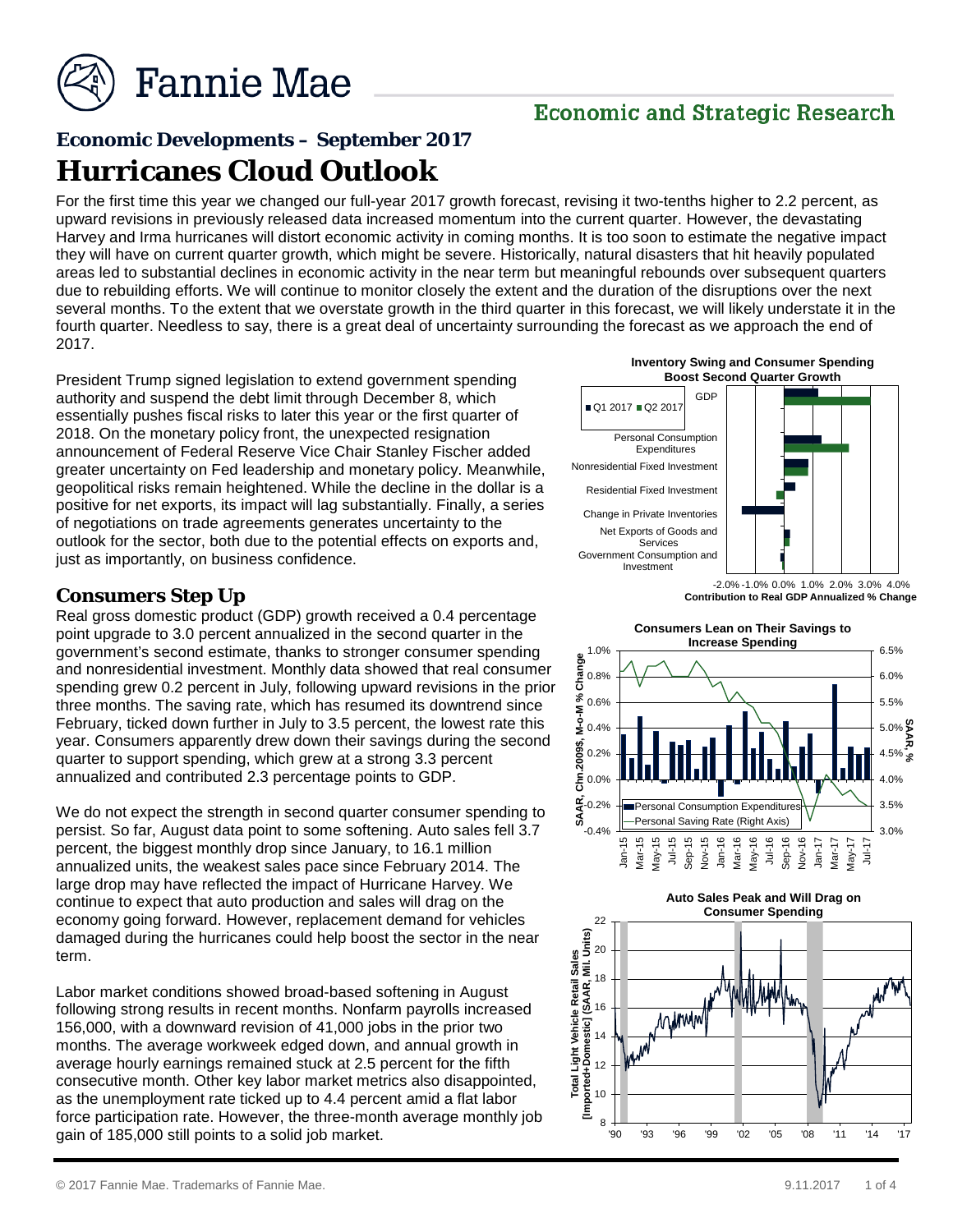

Initial jobless claims data are already reflecting the impact of Hurricane Harvey, which contributed to a 62,000 jump in claims for the week ending September 2. We expect incoming jobs reports to reflect the disruptions from the hurricanes and believe the labor market will take time to recover. Following Hurricane Katrina, nonfarm payrolls fell in September 2005 before upward revisions showed a moderate gain. It wasn't until November of that year that payrolls showed a significant rebound, gaining nearly 350,000 jobs.





#### **Business Equipment Investment Should Continue to be a Tailwind**

Nonresidential fixed investment also received an upgrade in the second estimate of GDP last quarter across the structures, equipment, and intellectual property components. Business conditions improved in the second quarter as corporate profits rebounded, rising 1.3 percent (not annualized) and partially recovering the 2.1 percent drop in the prior quarter. While the quarterly increase was on the weak side, the year-over-year gain of 7.0 percent augurs well for business investment.

Nonresidential investment in both structures and equipment was a strong driver of growth in the first half of this year. The rebound in energy extraction activity spurred surges in investment in mining and oilfield machinery and in petroleum and natural gas structures. The strength in energy extraction correlates with the steep rise in the rig count from the depressed levels reached after energy-related investment declined sharply following the oil price collapse in late 2014.

However, the rig count fell in August, marking the first monthly drop since May 2016. In addition, Hurricane Harvey will also likely cause disruptions in energy production in the near term.

Core capital goods (nondefense capital goods excluding aircraft) shipments—a key source of data used to estimate equipment spending—posted the strongest monthly increase in July since February. In addition, core capital goods orders, a forward-looking indicator, showed the biggest rise since January, continuing an upward trend that started a year ago after a protracted downturn triggered by the plunge in oil prices and the sharp rise in the dollar in 2014. Notably, core capital goods orders have trended up steadily following the presidential election, which has triggered a series of business deregulations, including the reversal of some existing federal regulation, and a slowdown in the issuance of new regulation. We expect that business equipment investment will increase solidly this quarter despite softening energy-related activity.



'88 '90 '92 '94 '96 '98 '00 '02 '04 '06 '08 '10 '12 '14 '16

250 500

**Corporate Profits Post Third Consecutive**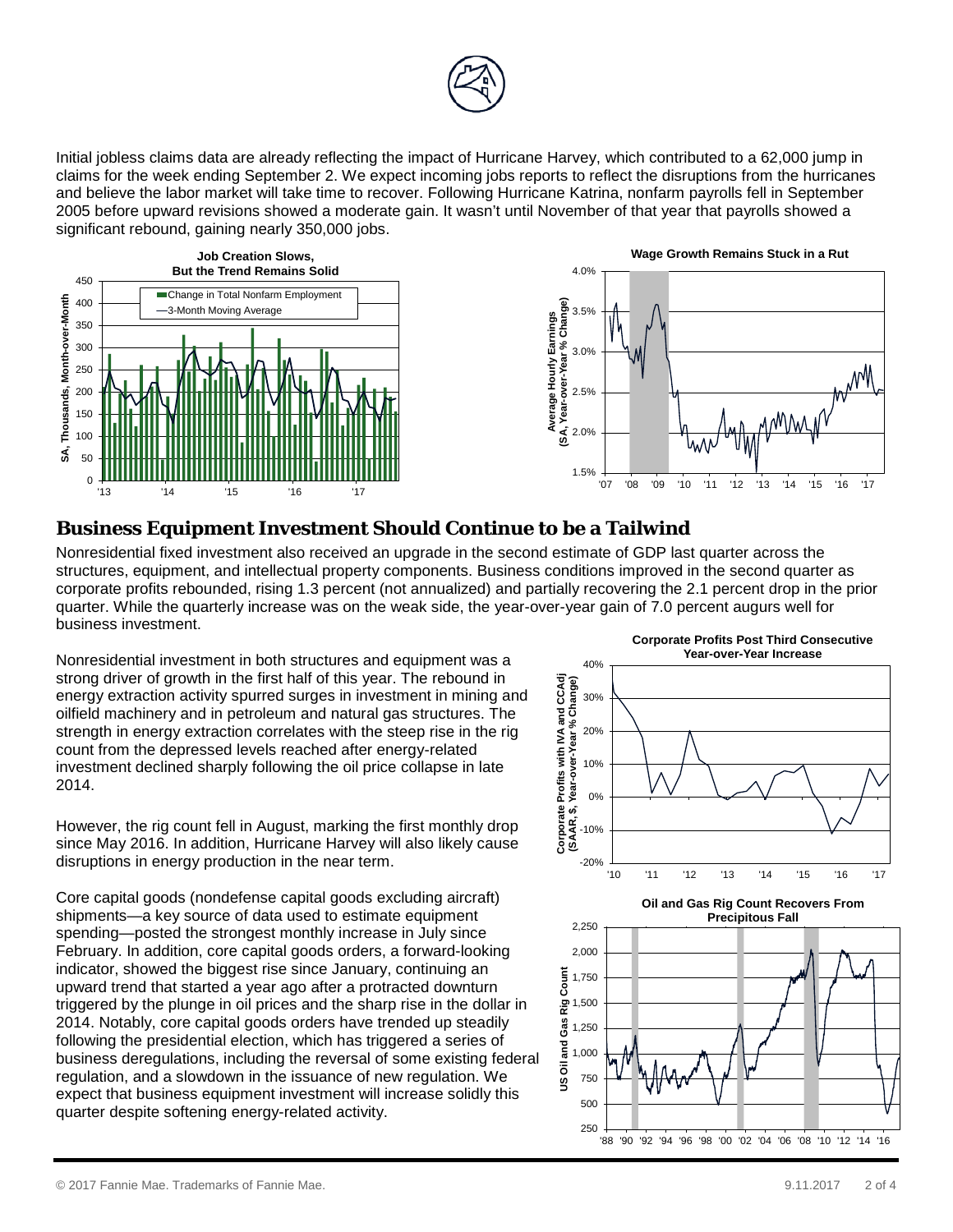

**Core Capital Goods Orders Have Gradually Recovered**

**Presidential Election**

'07 '08 '09 '10 '11 '12 '13 '14 '15 '16 '17

After dragging sizably on growth in the first quarter before stabilizing in the second quarter, we expect inventory investment to help drive growth in the second half of this year. For the trade sector, the real trade deficit widened only slightly in July, as the drop in real goods exports outweighed the decline in real goods imports. In the near term, Hurricane Harvey might cause a large temporary drag on energy exports. We expect that net exports will subtract from growth in the second half after supporting growth in the first half. Finally, residential investment should be neutral to growth for the last half of 2017.

#### **Nothing Should Deter the Fed from Tapering the Balance Sheet**

The minutes from the last Federal Open Market Committee meeting in July showed that the Committee expressed concerns about recent declines in inflation trends and saw downside risk to its near-term outlook. The Fed's favored measure of inflation tied to consumer spending—the Personal Consumption Expenditures (PCE) Deflator—ticked up 0.1 percent in July while the annual increase remained at 1.4 percent, well below the Fed's two-percent target. Since February, PCE inflation has declined by 0.8 percentage points. Excluding food and energy items, the annual increase in core PCE fell one-tenth to 1.4 percent. Rising gasoline prices from Harvey should temporarily increase headline inflation. However, the next increase in the fed funds rate, which we currently believe will occur in December, could be delayed until next year if core inflation fails to firm. The disruptions from the hurricanes will also muddy the employment picture. Despite rising uncertainty surrounding the timing of the next rate hike, we continue to expect the Fed to announce a tapering of its balance sheet at its next meeting on September 19-20.

\$45

\$55

\$60

\$65

\$70

\$75

New Orders for Nondefense Capital<br>Coods ex Aircraft (SA, Bil.\$)<br>ಆ ಆ ಆ ಲೀ ಲೀ ಲೀ<br>ಲೀ ಲೀ ಲೀ ಲೀ ಲೀ ಲೇ

**New Orders for Nondefense Capital Goods ex Aircraft (SA, Bil.\$)**

## **Housing Roundup**

Real residential investment fell 6.5 percent annualized in the second quarter, the biggest drop since the third quarter of 2010. We expect it to drop again this quarter, albeit more moderately. Housing indicators started off the third quarter on a soft note. Single-family starts fell slightly in July while multifamily starts dropped sharply. Year-to-date, single-family starts were up about 9 percent; however, the current level remains near those witnessed in recessions prior to the last downturn. Through July, multifamily starts were approximately 10 percent below the level during the same period last year.

Existing home sales fell in July to the slowest pace since August 2016, while new home sales plummeted to the weakest pace since December 2016. The number of existing homes for sale remains significantly below last year's level, extending a streak of annual declines to more than two years. Homes are selling fast, with existing homes staying on the market for 30 days or less for the fourth consecutive month. Data from CoreLogic show that the annual decline in inventory is most severe for lower-priced homes, presenting a challenge for potential first-time homebuyers.

Through the first seven months of this year, total home sales were about 3 percent higher than sales during the same period in 2016. The near-term outlook for home sales is bearish, as pending home sales fell in July and posted annual drops in three of the past four months. In addition, another leading indicator of home sales, purchase mortgage applications, fell 4.0 percent in August after declining 4.3 percent in July.